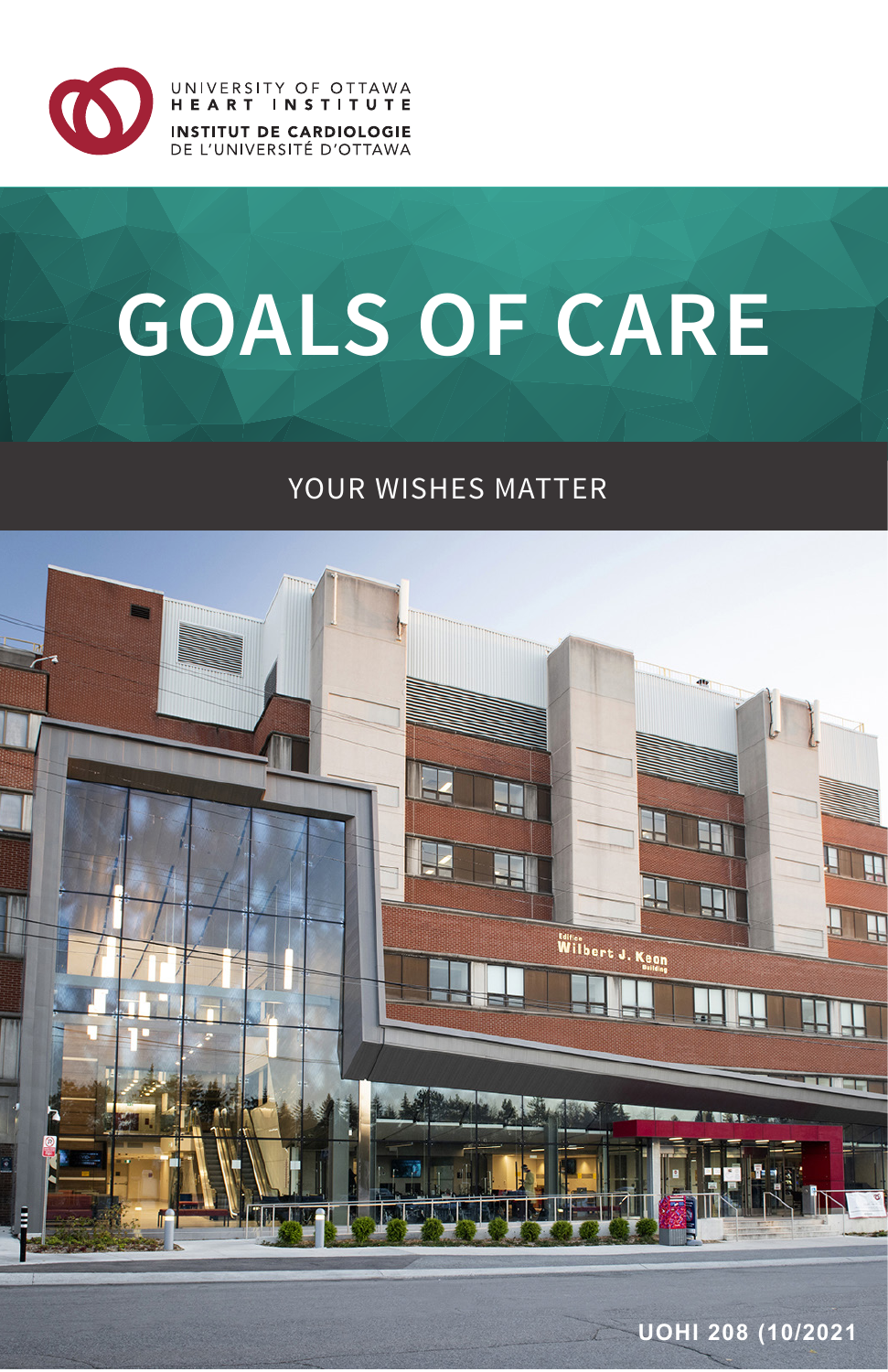When you are admitted to the hospital, it is important for the hospital staff to know your wishes for your healthcare.

## **Definitions**

## **What is CPR?**

CPR stands for *cardiopulmonary resuscitation*. This is done during a medical emergency. A healthcare provider will assess whether the patient is breathing or if they have a pulse. If they do not, a member of the team will apply firm pressure to the middle of the patient's chest. They will continue to do this to mimic the heartbeat. A tube may also be inserted in the patient's mouth and airway. This is known as *intubation*. The chest compressions are important to continue to circulate blood throughout the body. Intubation is important to provide oxygen into the airway.

## **What is defibrillation?**

When a patient stops breathing, does not have a pulse and/or has an irregular heart rhythm, nurses and doctors can try to correct that rhythm by giving an electrical shock to the patient. This can be done several times to restart the patient's heartbeat.

If defibrillation is done quickly and is successful in restoring the heartbeat, there may be immediate recovery. There also may still be the need for ventilation and medication to support the lungs and heart.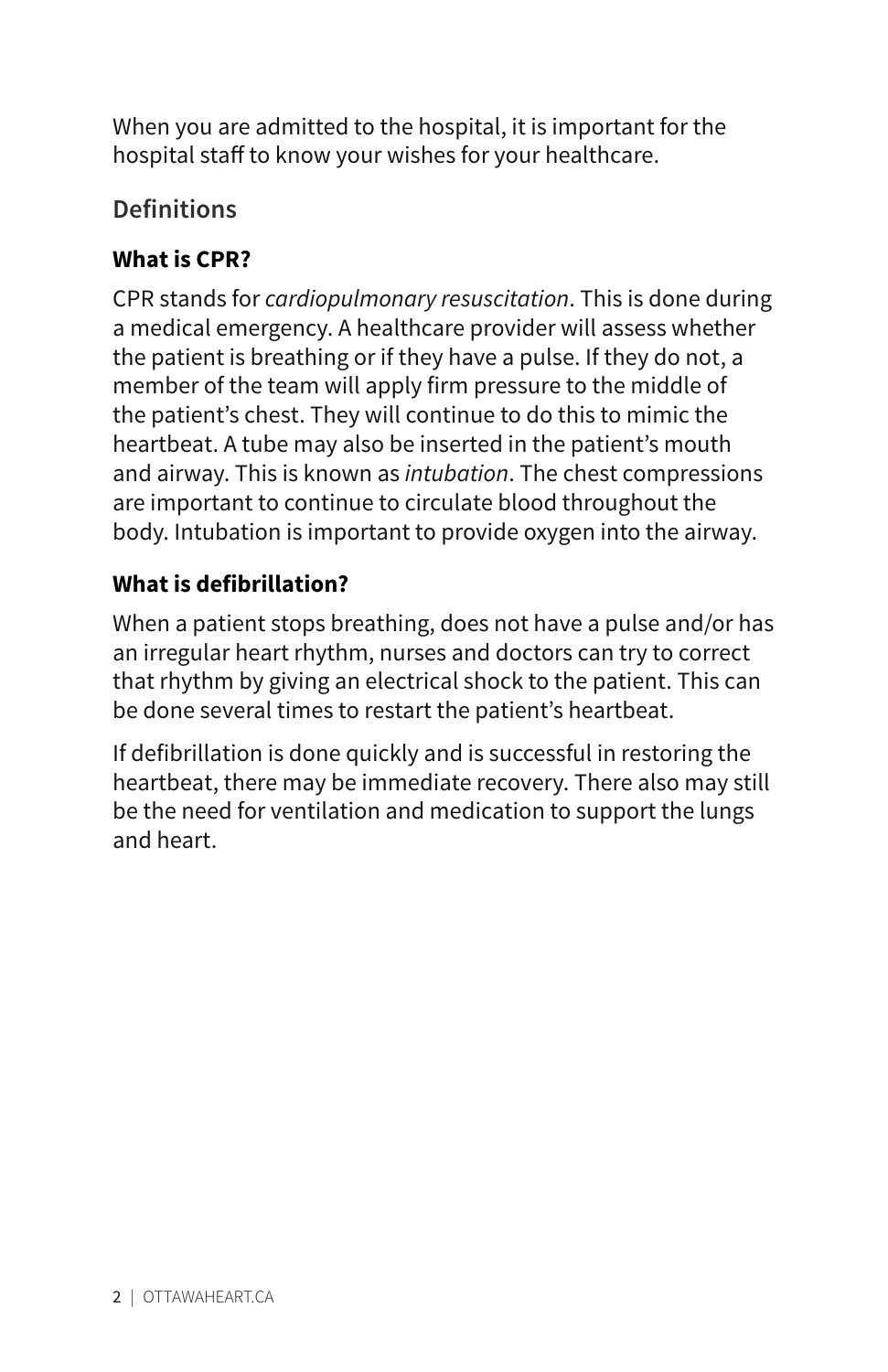## **Code status**

There are four code status levels. We want you to understand each level so you can decide which level best respects your wishes. If you have any questions about the information in this pamphlet, your healthcare team can help.

## **Category 1: Full treatment**

Unless you choose a different category, you are automatically a Category 1 when you come to the Heart Institute. Full treatment means you want to receive all life-saving measures. This means you would receive:

- CPR, including…
	- Defibrillation.
	- Intubation (a tube inserted in your mouth and airway).
	- Ventilation (having a machine help you breathe because you cannot breathe on your own).
- Admission to the intensive care unit (ICU) for closer monitoring if needed.
- Medications to treat your medical issues and keep you comfortable.

## **Category 2: Full treatment except CPR**

- You do not want CPR, meaning:
	- You do not want to be intubated.
	- You do not want to be ventilated.
	- You do not want defibrillation.
- You will still be admitted to the ICU for closer monitoring if needed.
- You would still receive medications to treat your medical issues and keep you comfortable.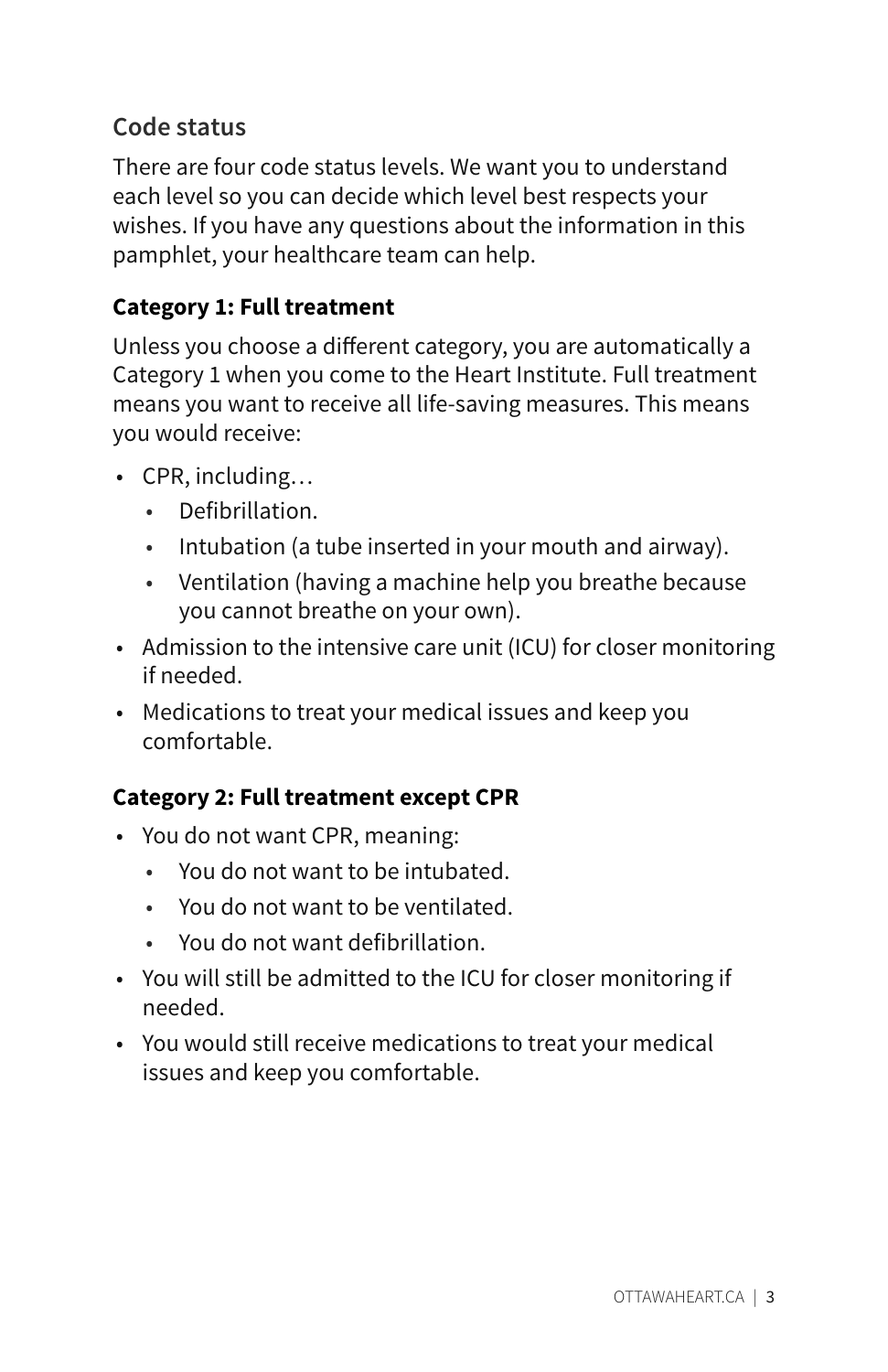#### **Category 3: Full treatment except CPR and admission to the ICU**

- You do not want CPR, meaning:
	- You do not want to be intubated.
	- You do not want to be ventilated.
	- You do not want defibrillation.
- You would not be admitted to the ICU.
- You would still receive medications to treat your medical issues and keep you comfortable.

#### **Category 4: Comfort care**

- You do not want CPR, meaning:
	- You do not want to be intubated.
	- You do not want to be ventilated.
	- You do not want defibrillation.
- You would not go to the ICU.
- Our focus is making you comfortable.
- This category is for patients nearing the end of life.

#### **Can I change my mind?**

#### Yes!

If you change your mind, you, your power of attorney (POA) for personal care or a substitute decision-maker (SDM) can change your code status any time. This is not a one-time decision.

There are also times when you may want to change your code status for a short period, such as during a procedure or surgery.

#### **Role of POAs for personal care and SDMs**

A power of attorney (POA) for personal care or a substitute decision-maker (SDM) only comes into play if you are incapable of making your own health-related decisions. If you are incapable, your POA or SDM carries out your wishes for health and personal care. We look for a legally assigned POA for personal care first, and then a SDM.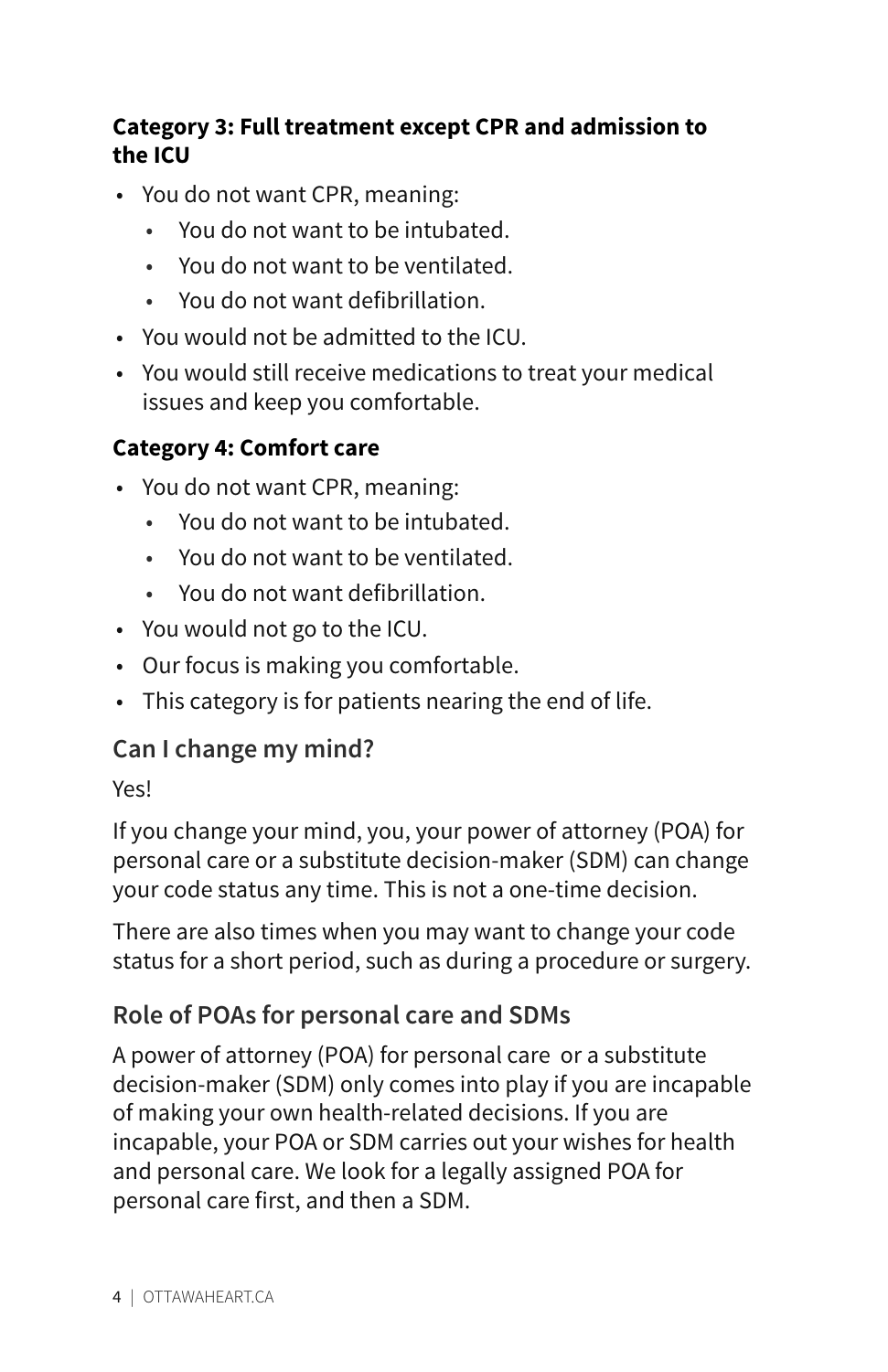When a POA or SDM becomes the decision-maker for an incapable patient, that person "steps into the shoes" of that patient. They must try to make decisions for the patient that follow their wishes.

(https://www.speakupontario.ca/resource-guide/part-2 substitute-decision-makers)

## **How do you create a POA for personal care?**

Visit this website to download the free kit on creating a POA:

https://www.attorneygeneral.jus.gov.on.ca/english/family/pgt/ incapacity/poa.php

You can also get a print copy mailed to you by calling:

- ServiceOntario toll free at 1-800-267-8097
- The Office of the Public Guardian and Trustee toll free at 1-800-366-0335

Another option is to have a lawyer write your POA. This option may be better if your personal affairs are complicated.

## **How do you choose a SDM?**

If you do not have a legal POA for personal care, healthcare staff will depend on an SDM. The Health Care Consent Act (1996) provides a legal order of your family members who may act as your SDM(s). For a list of this legal order, please visit "Speak Up Ontario" at:

https://www.speakupontario.ca/resource/the-substitutedecision-maker-hirearchy

POAs can be a spouse or partner, your parents or children, siblings, any relative, or a good friend. When choosing a POA for personal care, it is important to choose someone you feel will respect your wishes. You should try to speak openly about your wishes to anyone you choose as a POA.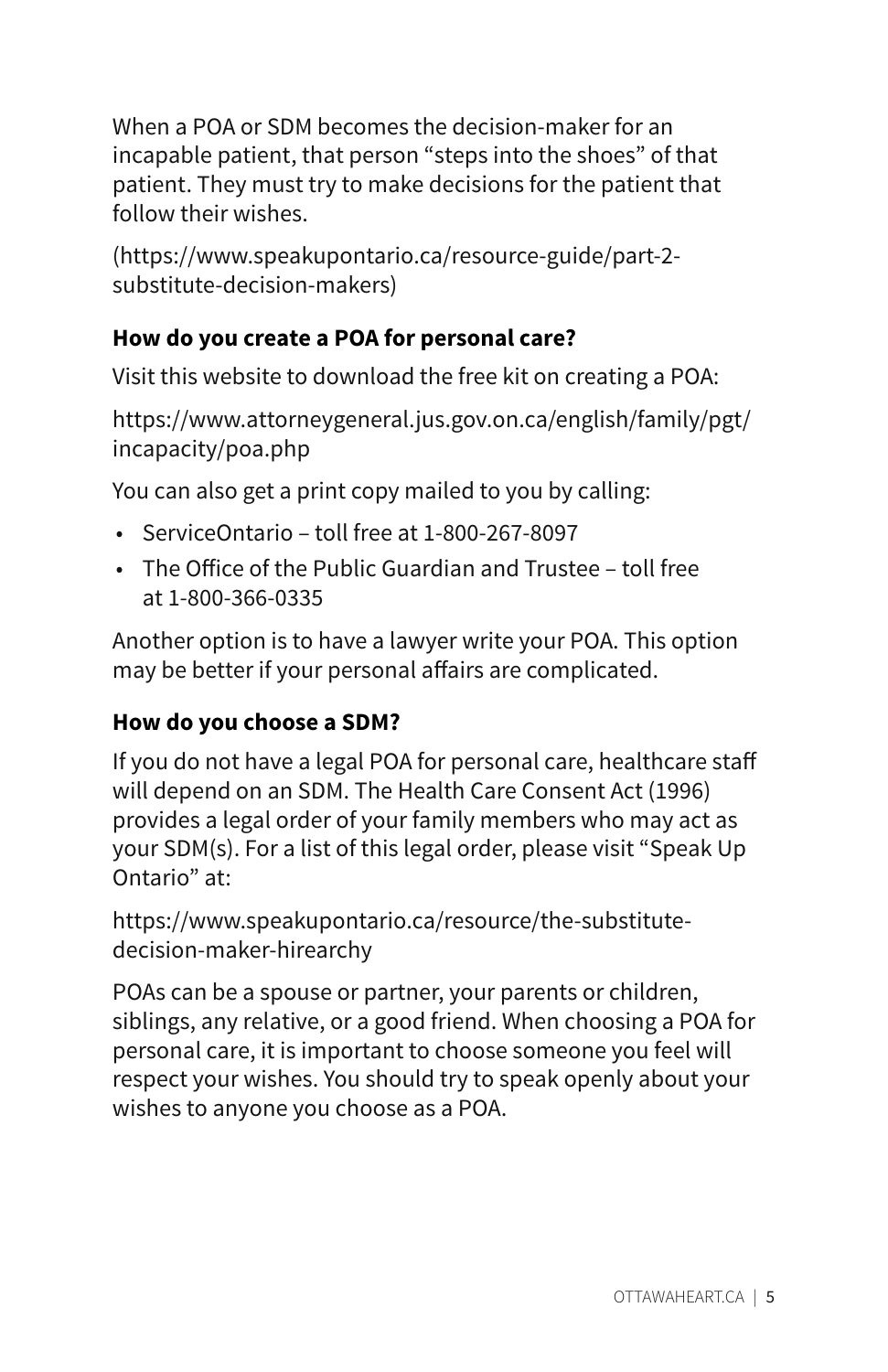If you do not have a POA for personal care, then the person, or persons, in your life ranked highest in the legal order of the Health Care Consent Act will act as a SDM for health care. The legal order is:

- Spouse or common law partner.
- Parents and/or children.
- Parent with right of access only.
- Siblings.
- Any other relatives (such as aunts, uncles, cousins, and grandchildren).

During your hospitalization, if you or your family would like more information about this process, please ask to meet with a social worker.

## **Risks and concerns**

Resuscitation is done in an emergency for a life-threatening illness.

Unfortunately, resuscitation is not always successful. There is a risk of injury and a risk of decrease in functional ability for survivors, which may be permanent.

There is a lower rate of survival and a higher risk of significant functional disability for older patients and those with other chronic medical illnesses.

Consider your health status, your personal beliefs and values, your religious beliefs and your personal experiences when deciding if you want CPR. If you want to discuss your personal risk and benefits, please speak with your healthcare provider.

## **A word about organ donation**

For information about organ donation and how to register, please visit:

www.beadonor.ca